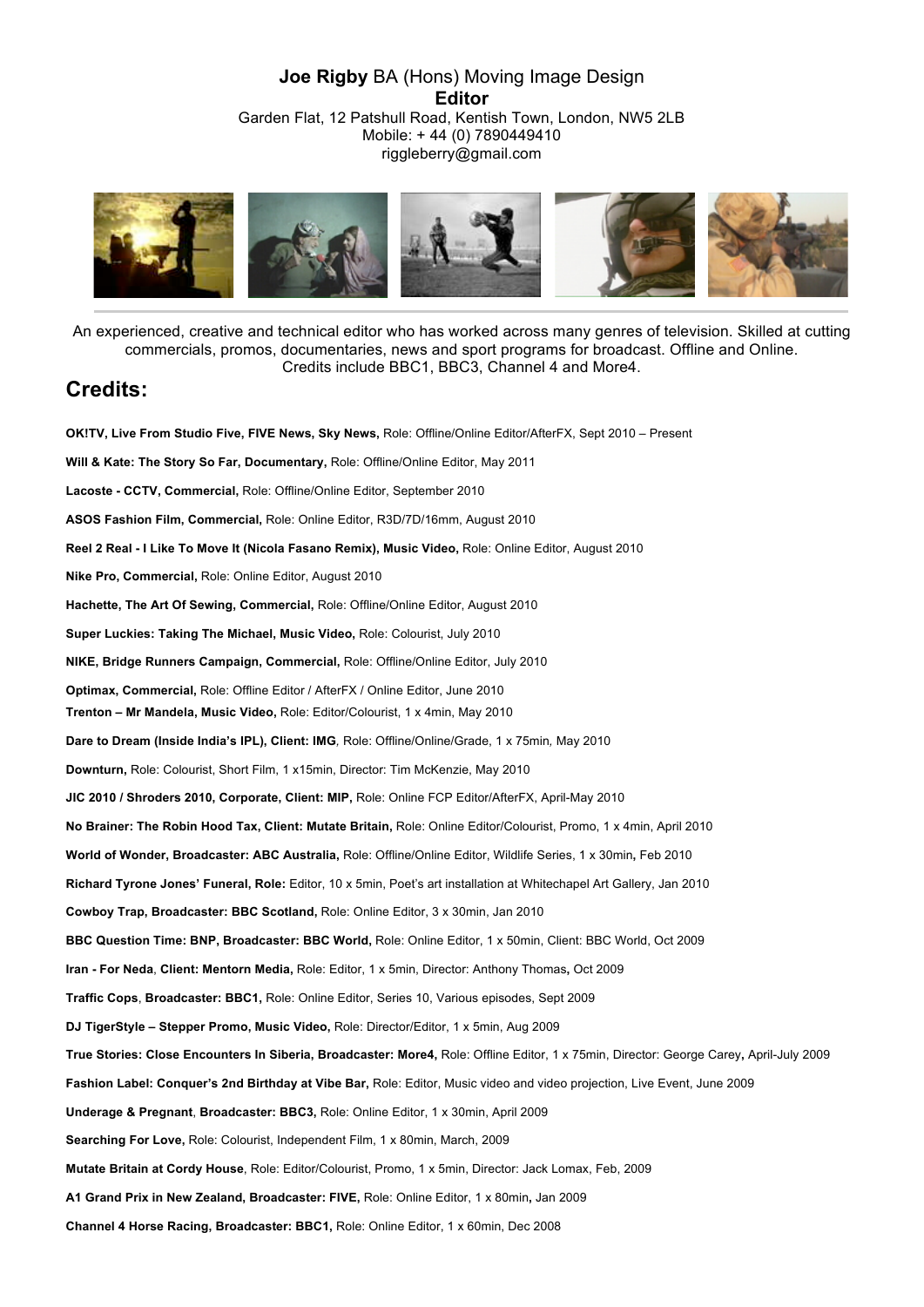**Red Bull Air Race, Broadcaster: Channel 4,** Role: Online Editor, 1 x 60min**,** Dec 2008 **Diet On The Dancefloor, Client: Mentorn International,** Role: Editor, Promo, 1 x 7min, Nov 2008 **Dangerous Adventures For Boys, Broadcaster: FIVE,** Role: Online Editor, 1 x 60min**,** Aug 2008 **Gentleman Starky – Medicate, Music Video,** Role: Colourist, 1 x 4min, Director: Barry Pilling, Aug, 2008 **Traffic Cops**, **Broadcaster: BBC1**, Role: Online Editor, Series 09, Various episodes, 30min, July 2008 **Melrose Rugby 7s, Broadcaster: BBC1,** Role: VT Editor, 1 x 30min, June 2008 **The Mandibles – Ghostriders**, **Music Video,** Role: Editor, 1 x 5min, May, 2008 **Gillette World Sport, Client: Sunset & Vine,** Role Offline/Online Editor, 1 x 30min**,** April 2008 **LA Galaxy Vs NY Red Bulls, Broadcaster: FIVE,** Role: Online Editor, 1 x 90min**,** March 2008 **NHRA: Drag racing, Broadcaster: FIVE,** Role: Online Editor, 1 x 60min, Jan 2008 **Baseball Tonight, Broadcaster: FIVE,** Role: Online Editor, 1 x 30min, Dec 2007 **NBA: Kevin Garnet Feature, Broadcaster: FIVE US,** Role Offline Editor, 1 x 15min**,** Dec 2007 **Badminton World Cup 2007, Client: Sunset & Vine,** Role: Editor, 6 x 30min, Oct 2007 **Unseen Beatles, Client: Mentorn,** Role: Editor, 1 x 10min, Sept 2007 **BBC Question Time: Client Pitch, Client: Mentorn,** Role: Editor, 1 x 5min, Aug 2007 **RDA: Horse Riding For The Disabled, Client: RDA Charity,** Role: Editor, 1 x 15min, Director: Chris Luke, June 2007 **Diet On The Dancefloor, Broadcaster: Living TV,** Role: Online Editor, 1 x 30min, March 2007 **Gumball Rally 3000,** Role: Online Editor, 1 x 30min, May 2007 **Namibia: Where The Water Meets The Sky, Client: Camfed**, Role: Editor, 1 x 90min, Producer: Helen Cotton, Jan 2007 **News item: Iraqi Police force, Broadcaster: BBC1**, Role: Editor, 1 x 5min, Jan 2007 **Iraq: Billionaire's Dreams, Client: Java Films,** Role: Online Editor, 1 x 52min, Dec 2006 I**raq's Missing Billions, Client: Guardian Films,** Role: Online Editor, 1 x 47min, Winner of the Rory Peck Award 2006**,** Sept 2006 **Germany: The Con Kid, Client: Piraya Film,** Role: Online Editor, 1 x 52min, Aug 2006 **Britain's First Suicide Bomber, Client: Chameleon**, Role: Online Editor, 1 x 90min, July 2006 **Iraq: Chemical Ali, Client: Kawa Akrawi**, Role: Online Editor, 1 x 59min, May 2006 **Iraq: Blackout, Client: Unai Aranzadi,** Role: Online Editor, 1 x 52min, April 2006 **Israel/Palestine: Killing Dilemma, Client: KRO,** Role: Online Editor, 1 x 50min, March 2006 **McLibel, Broadcaster: Channel 4,** Online Editor, Documentary, 1 x 85min, Feb 2006 **For ORF, Germany: Belarus - Europe's Last Dictatorship,** Editor, News item, 1 x 12min **Nepal - Maoists and Monarchs**, Editor, News item, 1 x 12min **Sierra Leone - Blood Diamonds**, Editor, News item, 1 x 12min **Iran - In The Spotlight**, Editor, News item, 1 x 12min**,** Nov – Dec 2005 **This World – Azerbaijan, Broadcaster: BBC1**, Role: Edit Assistant, News item, 1 x 10min, Nov 2005 **One Hell Of A Decision, Broadcaster: BBC1,** Role: Edit Assistant, Documentary, 1 x 60min**,** Oct 2005 **The Ferocious Mr Fix It, Broadcaster: BBC1,** Role: Edit Assistant, 1 x 30min**,** Oct 2005 **Iraq: Ali's Election, Client/Broadcaster: Guardian Films, Channel 4 News,** Role: Edit Assistant, News item, 1 x 12min**,** Sept 2005 **Tone Def Records – Love For Life, Music Video,** Role: Offline Editor/Online Editor, 1 x 6min, Director: Aaron Reid, June 2005